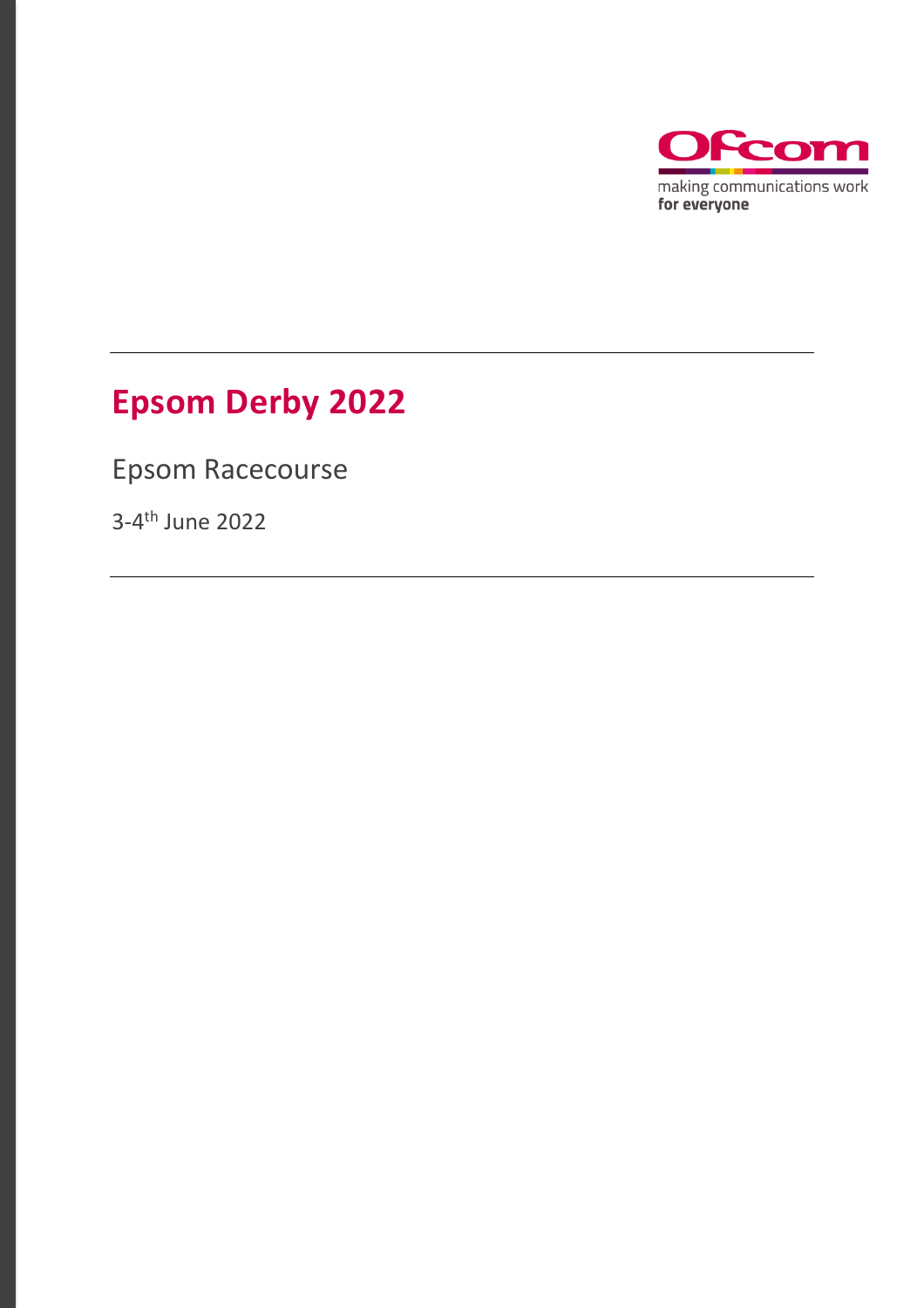### Introduction

The Epsom Derby is designated as a Major Event, where careful control of frequency assignments will need to be implemented in order to establish a successful working system.

Gregory Smith will manage PMSE spectrum use at the Event this year.



Gregory Smith

Our office contact details are

+44 (0) 207 981 3803 or emai[l pmse@Ofcom.org.uk](mailto:pmse@arqiva.com)

During the event, Greg can be contacted on

+44 (0) 7773 213 839 or email Gregory.Smith@ofcom.org.uk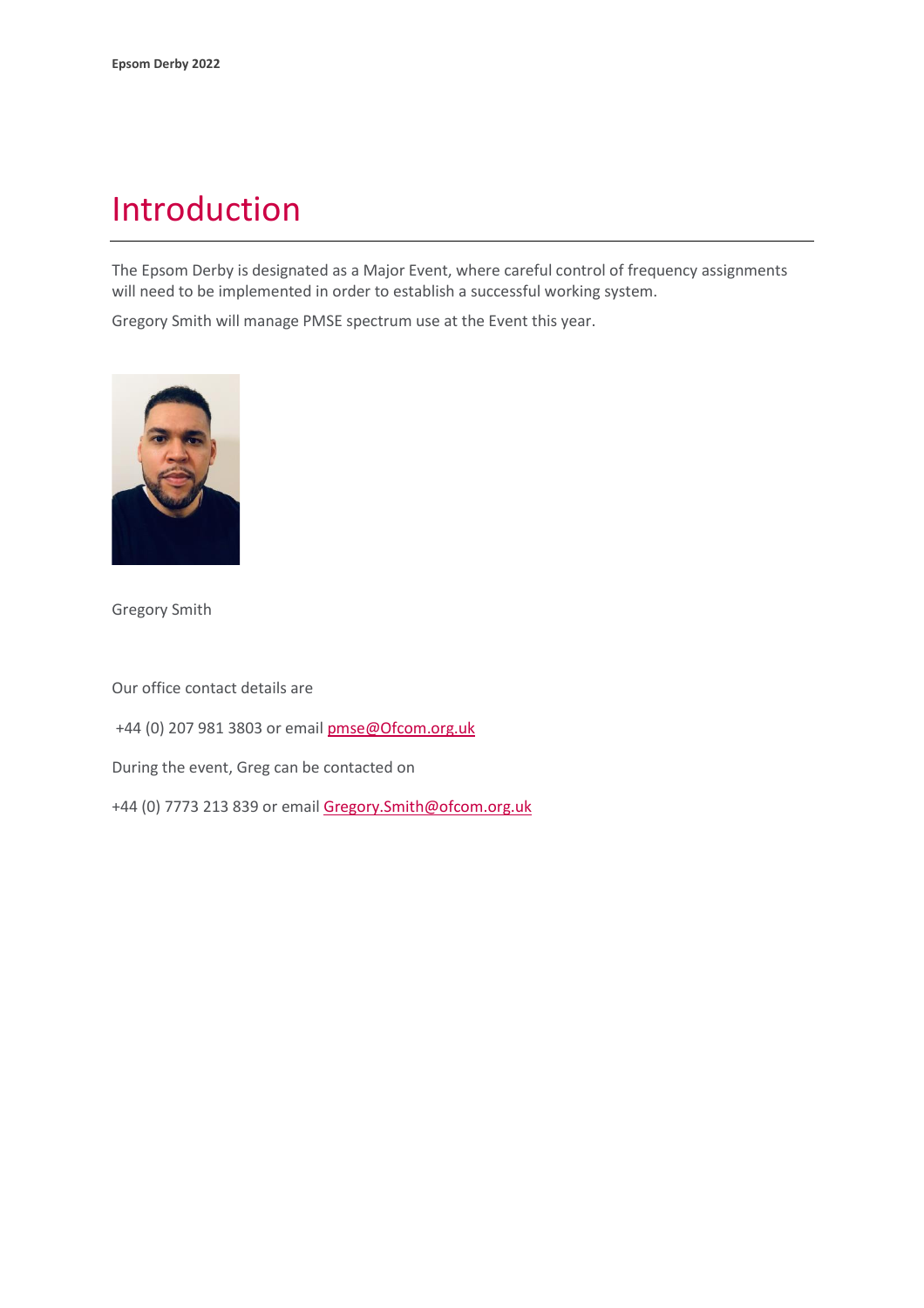### **Contents**

#### **Section**

| 1. Application Process        | 1             |
|-------------------------------|---------------|
| 2. Coordination and Licensing | $\mathcal{P}$ |
| 3. Event Time                 | $\mathbf{R}$  |
| 4. Useful Contacts            | Δ             |
|                               |               |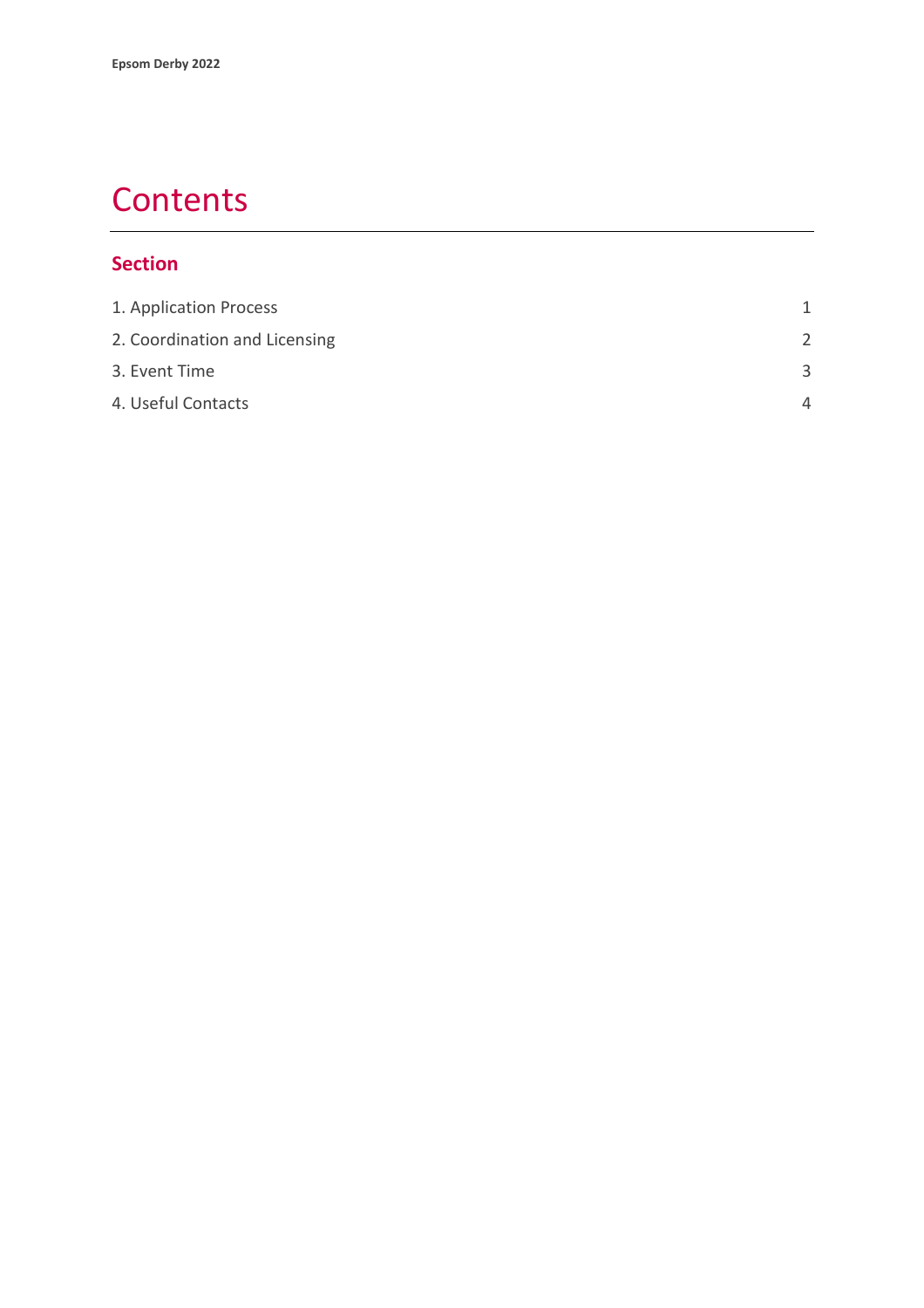## <span id="page-3-0"></span>**Application Process**

#### **Submit your completed application form to Ofcom PMSE by 6th May 2022**



**We aim to issue licences (where applications have been received within the stated time periods) on or before the 20th May 2022**



#### **Payment MUST be received before the start of the event, otherwise you will not be licensed to use frequencies.**

We accept Debit/Credit Cards, Cheques and Bank Transfers or can take payment from existing carnets. *Please note that Ofcom PMSE are unable to accept payments made by AMEX.*

Talkback spectrum is always in high demand at the Epsom Derby so applicants are asked to submit their requests at the earliest possible opportunity. It is advisable to submit frequency applications by the **6 th May 2022**, as applications submitted later than this may not be accommodated as required.

As the Festival is designated a Major Event, applications for frequencies will not be subject to Ofcom PMSE's usual three-day turnaround rule. All frequency applications will be collated and worked on at the same time in order to achieve the best frequency allocation plan.

Applications can be submitted via the online Event application process, or by submitting an application form in the usual manner to [pmse@ofcom.org.uk.](mailto:pmse@ofcom.org.uk)

All application forms are downloadable from our websit[e https://www.ofcom.org.uk/manage-your](https://www.ofcom.org.uk/manage-your-licence/radiocommunication-licences/pmse/apply-for-a-pmse-licence)[licence/radiocommunication-licences/pmse/apply-for-a-pmse-licence.](https://www.ofcom.org.uk/manage-your-licence/radiocommunication-licences/pmse/apply-for-a-pmse-licence)

On receipt of all frequency applications customers will be notified via email that their application has been received. Once applications have been reviewed, customers will be contacted if there are any immediate concerns regarding their requirements, or if any relevant information has been omitted.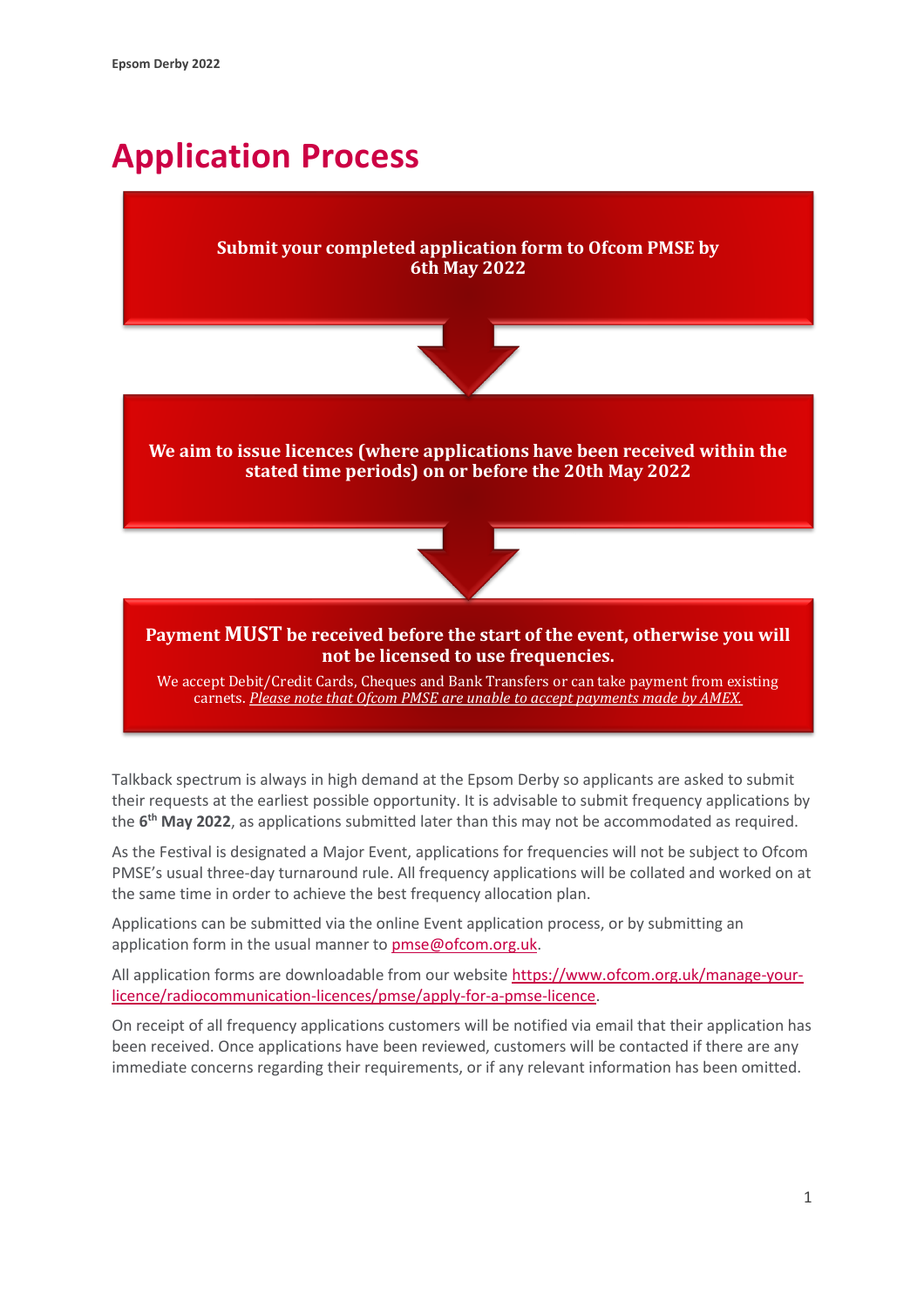# <span id="page-4-0"></span>Coordination and Licensing

### **General Information**

When applying for frequencies we would strongly advise customers to apply for PMSE spectrum, these are the frequency ranges that we manage on a day-to-day basis. Please note that international organisations may be required to retune or reprogram their equipment to conform to UK frequency plans.

Once on site, the location and good engineering practice when installing transmitters is particularly important to minimise potential for health hazards and interference. In the event of any issues you may be requested to switch off or relocate your equipment.

On applying for frequencies please state clearly the location of transmission/reception. This is particularly relevant for duplex base stations and wireless cameras receive points. If locations are not clearly stated this will delay the application until the required information is received. Typical locations will be the OB Compound, The BBC Compound, the Parade Ring, the Grandstand, and the Grandstand Roof.

Though the demand for spectrum will be high, Ofcom PMSE will endeavour to satisfy all requirements.

Information key to the coordination process includes:

- The number of wireless microphones, in ear monitors and wireless talkback systems and wireless cameras required
- The frequency range that equipment will tune across (greater flexibility will aid the coordination process)
- The dates and times that frequencies are needed
- The location of wireless talkback antennas within the grounds

Such information can be included on the application form or an accompanying email.

When Licences have been processed, a secure payment link will be emailed to the applicant. Once confirmation of payment has been received, the Licence will be issued and emailed to the applicant. We aim to issue licences (where applications have been received within the stated time periods) on or before the 20<sup>th</sup> May 2022, allowing sufficient time for equipment to be retuned or programmed.

#### **Payment and Licence Documents**

It is imperative that we receive payment before your licence is scheduled to start so we can issue your licence documents. To help with this we accept Debit/Credit Cards, and Bank Transfers or can take payment from existing carnets. When paying by debit/credit card you will receive a secure payment link to your email address. Your licensing documentation will be dispatched upon receipt of payment. *Please note that Ofcom PMSE are unable to accept payments made by AMEX.*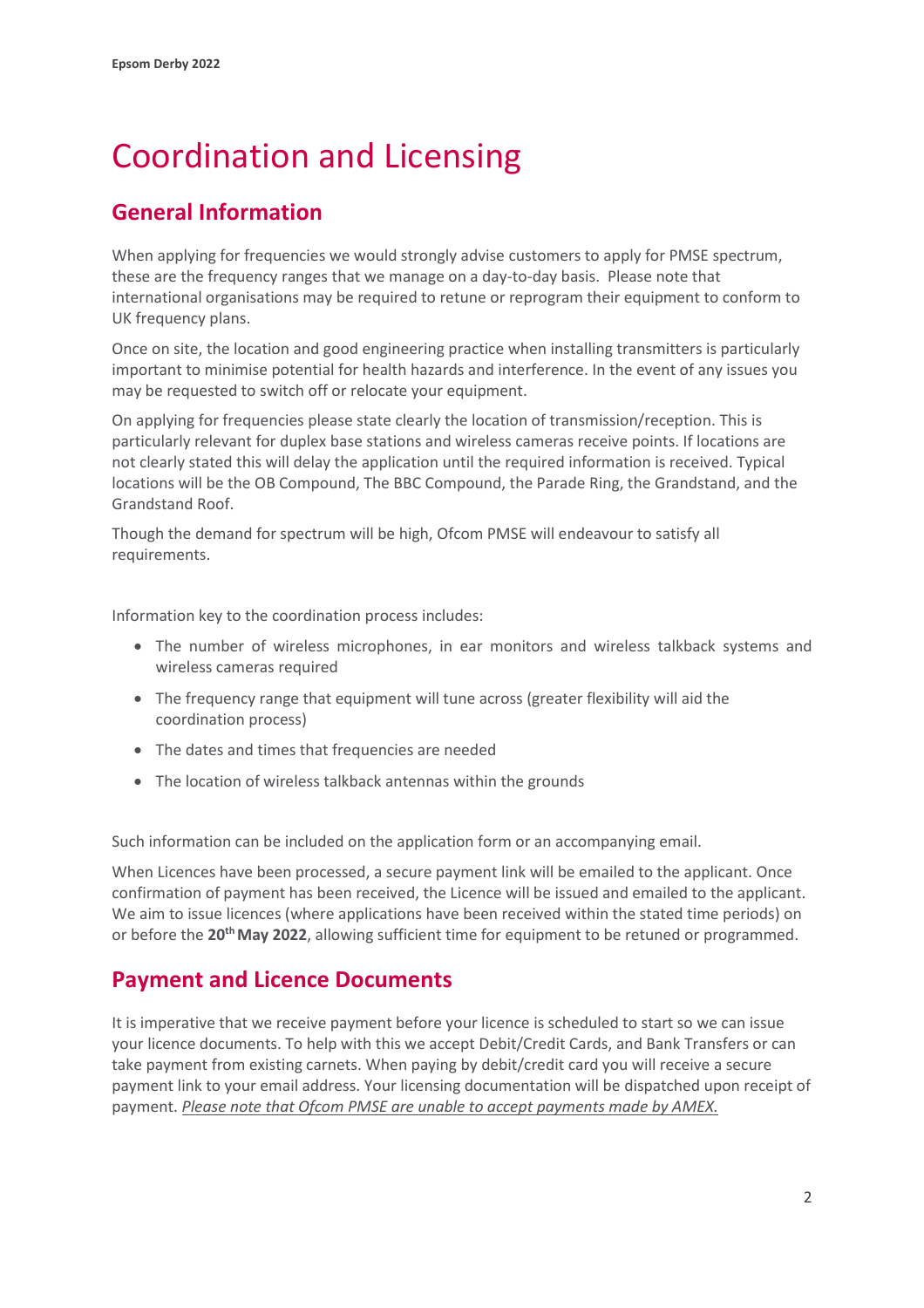## <span id="page-5-0"></span>Event Time

During the Event it is imperative that all frequencies are used within the terms and conditions of the Licence held. This includes transmission of frequencies only during the times and dates stated on the licence, not exceeding the designated maximum power, transmitting frequencies only from the location specified on the licence or as discussed with the Event Coordinator.

If interference is experienced during the event the Event Coordinator will be available to assist during office hours by way of investigating the possible cause of the interference. If the cause is identified the necessary steps will be taken. If interference occurs outside of office hours the Emergency Coordinator will be able to assist.